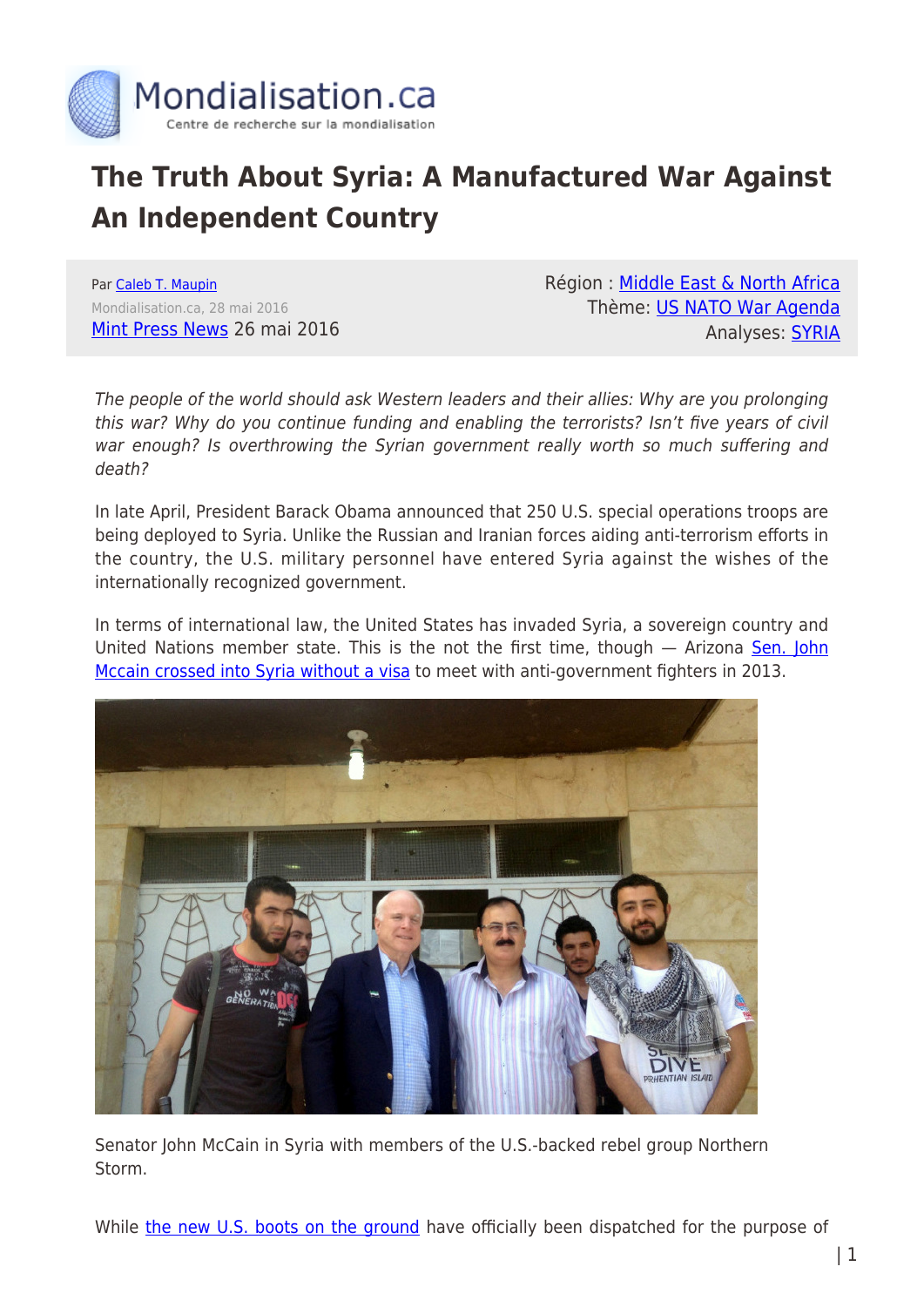fighting Daesh (an Arabic acronym for the organization known in the West as ISIS or ISIL), they will most likely be working to achieve one of the Pentagon's longstanding foreign policy goals: violently overthrowing the Syrian government.

As the terrorism of Daesh and other extremists grows more intense, and as millions of Syrians have become refugees, the heavy costs of the U.S. government's "regime change" operation in Syria should come into question.

## Education, health care and national rebirth

The independent nationalist Syrian government, now being targeted by Western foreign policy, was born in the struggle against colonialism. It took decades of great sacrifice from the people of Syria to break the country free from foreign domination — first by the French empire and later from puppet leaders. For the last several decades, Syria has been a strong, self-reliant country in the oil-rich Middle East region. It has also been relatively peaceful.

Since winning its independence, Syria's Baathist leadership has done a great deal to improve the living standards of the population. Between 1970 and 2009, the life expectancy in Syria increased by 17 years. During this time period infant mortality dropped dramatically from 132 deaths per 1,000 live births to only 17.9. According to an article published by [the](http://www.ncbi.nlm.nih.gov/pmc/articles/PMC3697421/) [Avicenna Journal of Medicine,](http://www.ncbi.nlm.nih.gov/pmc/articles/PMC3697421/) these notable changes in access to public health came as a result of the Syrian government's efforts to bring medical care to the country's rural areas.

[A 1987 country study of Syria,](http://countrystudies.us/syria/37.htm) published by the U.S. Library of Congress, describes huge achievements in the field of education. During the 1980s, for the first time in Syria's history, the country achieved "full primary school enrollment of males" with 85 percent of females also enrolled in primary school. In 1981, 42 percent of Syria's adult population was illiterate. By 1991, illiteracy in Syria had been wiped out by a mass literacy campaign led by the government.

The name of the main political party in Syria is the "Baath Arab Socialist Party." The Arabic word "Baath" literally translates to "Rebirth" or "Resurrection." In terms of living standards, the Baathist Party has lived up to its name, forging an entirely new country with an independent, tightly planned and regulated economy. The Library of Congress' [Country](http://countrystudies.us/syria/39.htm) [Study](http://countrystudies.us/syria/39.htm) described the vast construction in Syria during the 1980s: "Massive expenditures for development of irrigation, electricity, water, road building projects, and the expansion of health services and education to rural areas contributed to prosperity."

Compared to Saudi-dominated Yemen, many parts of Africa, and other corners of the globe that have never established economic and political independence, the achievements of the Syrian Arab Republic look very attractive. Despite over half a century of investment from Shell Oil and other Western corporations, [the CIA World Factbook](https://www.cia.gov/library/publications/the-world-factbook/geos/ni.html) reports that about 60 percent of Nigerians are literate, and access to housing and medical care is very limited. In U.S.-dominated Guatemala, roughly 18 percent of the population is illiterate, and poverty is rampant across the countryside, according to [the CIA World Factbook.](https://www.cia.gov/library/publications/the-world-factbook/geos/gt.html)

What the Western colonizers failed to achieve during centuries of domination, the independent Syrian government achieved rapidly with help from the Soviet Union and other anti-imperialist countries. The Soviet Union provided Syria with a \$100 million loan to build the Tabga dam on the Euphrates River, which was "considered to be the backbone of all economic and social development in Syria." Nine-hundred Soviet technicians worked on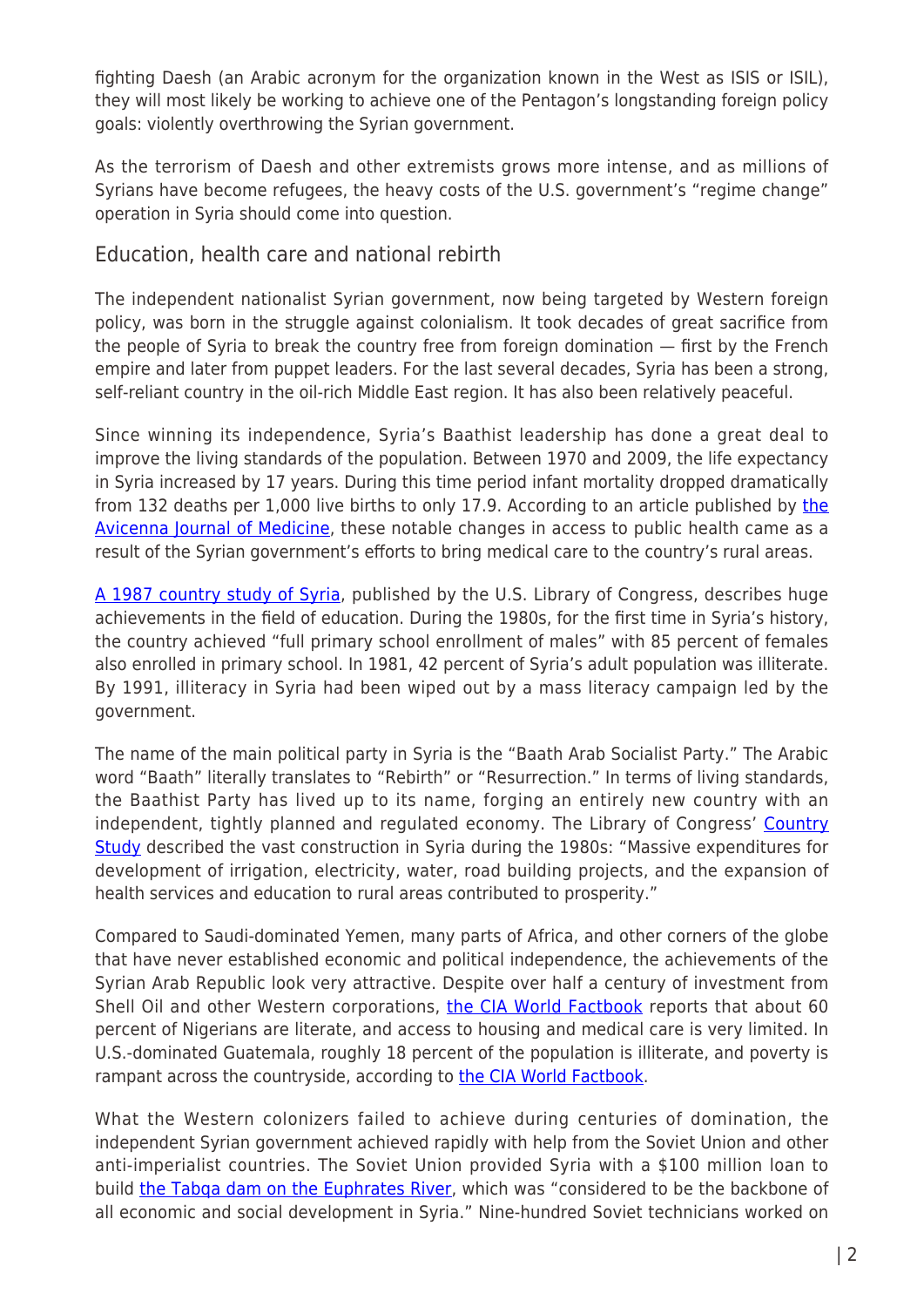the infrastructure project which brought electricity to many parts of the country. The dam also enabled irrigation throughout the Syrian countryside.

More recently, China has set up many joint ventures with Syrian energy corporations. According to [a report from the Jamestown Foundation,](http://www.jamestown.org/single/?no_cache=1&tx_ttnews%5Btt_news%5D=5231#.V0SSMvkrKJA) in 2007 China had already invested "hundreds of millions of dollars" in Syria in efforts to "modernize the country's aging oil and gas infrastructure."

These huge gains for the Syrian population should not be dismissed and written off, as Western commentators routinely do when repeating their narrative of "Assad the Dictator." For people who have always had access to education and medical care, it is to trivialize such achievements. But for the millions of Syrians, especially in rural areas, who lived in extreme poverty just a few decades ago, things like access to running water, education, electricity, medical care, and university education represent a huge change for the better.

Like almost every other regime in the crosshairs of U.S. foreign policy, Syria has a strong, domestically-controlled economy. Syria is not a "client state" like the Gulf state autocracies surrounding it, and it has often functioned in defiance of the U.S. and Israel. It is this, not altruistic concerns about human rights, that motivate Western attacks on the country.

### Syria needs reform, not terrorism

In 2012, [Syria ratified a new constitution](http://sputniknews.com/voiceofrussia/2012_02_27/67032805/)) in response to the protests during the Arab Spring. In compliance with the new constitution, Syria held [a contested election in 2014,](http://www.globalresearch.ca/syrian-election-observers-expression-of-peoples-will-was-valid-and-the-polls-passed-in-a-democratic-and-positive-atmosphere/5385394) with international observers from 14 countries.

One thing that distinguishes Syria from Saudi Arabia, Qatar, Bahrain, and various other U.S. aligned regimes throughout the region is religious freedom. In Syria, Sunnis, Christians, Alawites, Druze, Jews, and other religious groups are permitted to practice their religious faith freely. The government is secular, and respects the rights of the Sunni Muslim majority as well as religious minorities.

In addition to religious freedom, Syria openly tolerates the existence of two strong Marxist-Leninist parties. The Syrian Communist Party and the Syrian Communist Party (Bakdash) openly operate as part of the anti-imperialist coalition supporting the Baath Arab Socialist Party. Communists lead trade unions and community organizations in Damascus and other parts of the country.

Though Syrian President Bashar Assad is an Alawite, his wife, Asma, is Sunni like the majority of the country. Historically, the biggest opponents of the Syrian government have been supporters of the Muslim brotherhood, with a bloody episode taking place in 1982. Hoping to heal the longstanding tension, President Assad has made many gestures of solidarity toward the Sunni community in recent years. He has made a point of engaging in religious practices not commonly done by Alawites, such as **[praying in mosques](http://www.reuters.com/article/us-mideast-crisis-syria-assad-idUSKCN0RO1U720150924)** and studying the Quran.

Shortly after fighting began in 2011, the Syrian government granted autonomy to Kurdish regions an[dtransferred political authority to leftist Kurdish nationalist organizations](http://www.mcclatchydc.com/news/nation-world/world/article24733318.html).

Syria's political system is certainly in need of reform and modernization, and representatives of the Syrian government such as **U.N. Ambassador Bashar Al-Jaafari** readily admit this. However, the civil war which has raged across Syria for the last five years, is not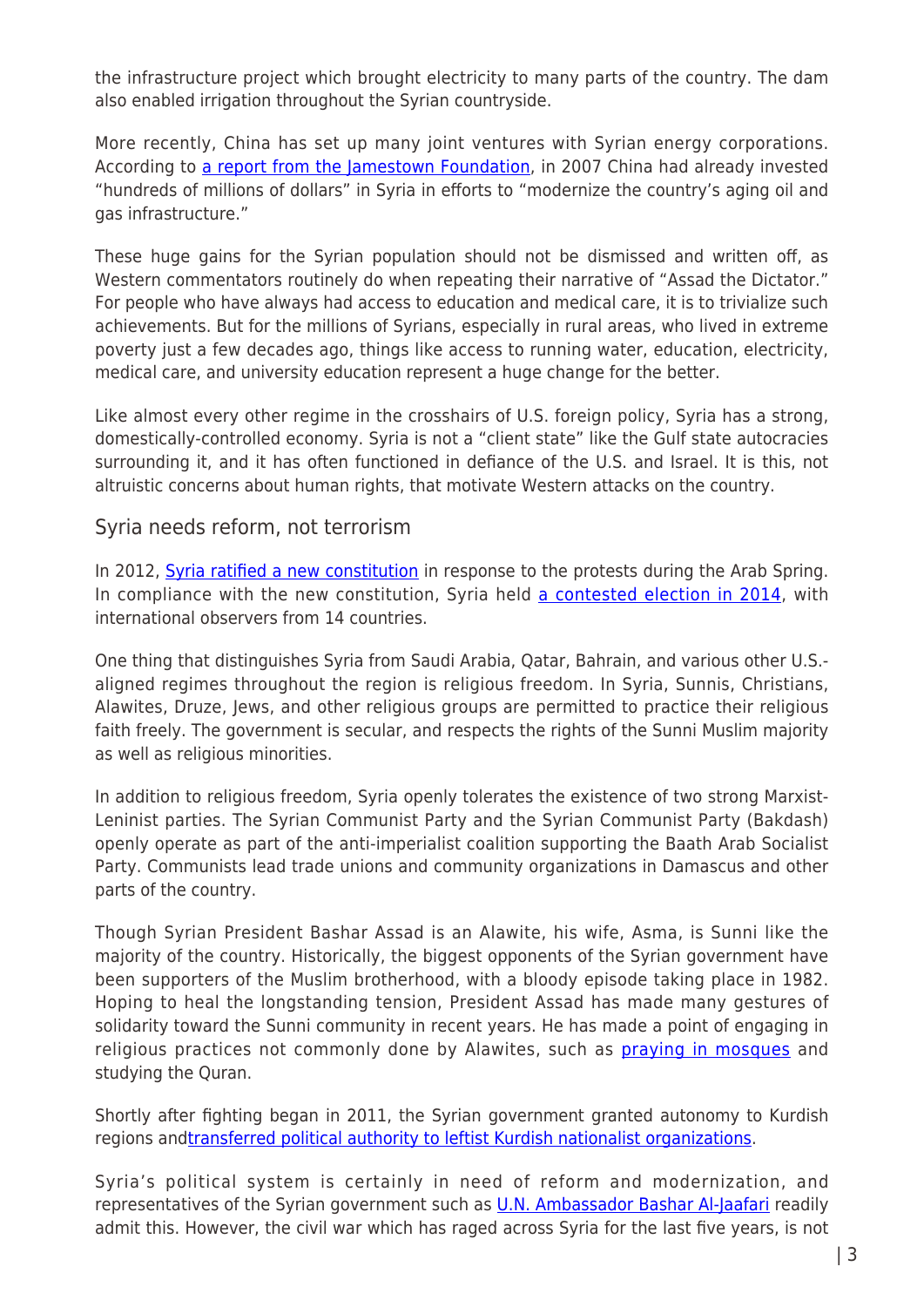about reform, democratization or modernization.

The BBC published [a "guide to Syrian rebels"](http://www.bbc.com/news/world-middle-east-24403003) in 2013. Among them are not only the infamous "Islamic State" organization, which now horrifies the world, but also the Nusra Front, previously known as Al-Qaida in Syria. Other organizations with names like the "Islamic Front," the "Islamic Liberation Front," and the "Ahfad al-Rasoul Brigades" are also listed.

While Western media presents the Syrian civil war as a "battle for democracy" led by "revolutionaries," the primary goal of almost every insurgent organization is creating a Sunni caliphate — one that does not actually suit Sunnis though, but rather a perverted politicized version of Sunnism created by Saudi Arabia to ideologically control that region. The unifying religious perspective of the Syrian "rebels" is the interpretation of Sunni Islam practiced and promoted by Saudi Arabia, known as Wahhabism.

Foreign fighters, chemical weapons and child soldiers

A large number of the insurgents are not Syrian. Impoverished people from throughout the Middle East have been recruited to fight against the Syrian government. [Facilities in Bahrain](http://www.al-monitor.com/pulse/originals/2013/06/bahrain-jihadists-syria-salafism.html) [train recruits to kill,](http://www.al-monitor.com/pulse/originals/2013/06/bahrain-jihadists-syria-salafism.html) and send them to Syria.

Terrorist training facilities exist in many other U.S.-aligned Gulf states. [Foreign fighters from](http://www.themalaysianinsider.com/malaysia/article/more-than-100-malaysians-still-fighting-in-syria-and-iraq-say-intelligence) [as far away as Malaysia](http://www.themalaysianinsider.com/malaysia/article/more-than-100-malaysians-still-fighting-in-syria-and-iraq-say-intelligence) and the Philippines have been found among the ranks of the foreign Wahhabi insurgents that are trying to depose the Syrian government.

The flow of violent insurgents into Syria is not accidental. It has been directly facilitated by the U.S. and its allies. The CIA has spent billions of dollars on [training camps in Jordan for](http://www.cbsnews.com/news/ap-us-training-syria-rebels-in-jordan/) [anti-government fighters](http://www.cbsnews.com/news/ap-us-training-syria-rebels-in-jordan/).

The U.S.-aligned regimes of **Turkey and Saudi Arabia are openly supporting the Nusra Front**, the Al-Qaida-linked organization that has already killed tens of thousands of innocent people in Syria. [Gen. David Petraeus has called for the U.S. to join these efforts](http://www.theguardian.com/commentisfree/2015/sep/02/david-petraeus-bright-idea-give-terrorists-weapons-to-beat-isis) and begin sending arms directly to the Nusra Front.

The Israeli government has made a point of aiding the Wahhabi extremists by [providing](http://www.timesofisrael.com/yaalon-syrian-rebels-keeping-druze-safe-in-exchange-for-israeli-aid/) [them medical care in the occupied Golan Heights](http://www.timesofisrael.com/yaalon-syrian-rebels-keeping-druze-safe-in-exchange-for-israeli-aid/). Israel has also made a point of [targeting](http://www.israelnationalnews.com/News/News.aspx/206253#.Vz9lLfkrKJA) [allies of the Syrian government with airstrikes](http://www.israelnationalnews.com/News/News.aspx/206253#.Vz9lLfkrKJA).

While Western media has highlighted allegations that the Syrian government has used chemical weapons, Carla Del Ponte from the United Nations confirmed that the foreignbacked insurgents have long been been using sarin nerve gas and other chemical weapons.

As the insurgents make life unlivable in Syria, kidnapping for ransom, bombing schools and hospitals, beheading people, torturing people, they do it with thousands of child soldiers among their ranks. Impoverished children from across the Arab world have been recruited to work toward violently overthrowing the Syrian government, [according to UNICEF](http://www.reuters.com/article/us-mideast-crisis-syria-children-idUSKCN0WG0R0).

Between 50 and 72 percent of the population [lives in areas controlled by the Syrian](http://www.vox.com/2015/2/2/7963447/syria-control-territory) [government](http://www.vox.com/2015/2/2/7963447/syria-control-territory). Meanwhile, even USAID confirmed that [the turnout in Syria's 2014 elections](http://journal-neo.org/2016/04/23/syrian-elections-confirm-wests-worst-fears/) [was more than 70 percent](http://journal-neo.org/2016/04/23/syrian-elections-confirm-wests-worst-fears/).

While the barrage of foreign fighters and extremists, aligned with a minority of the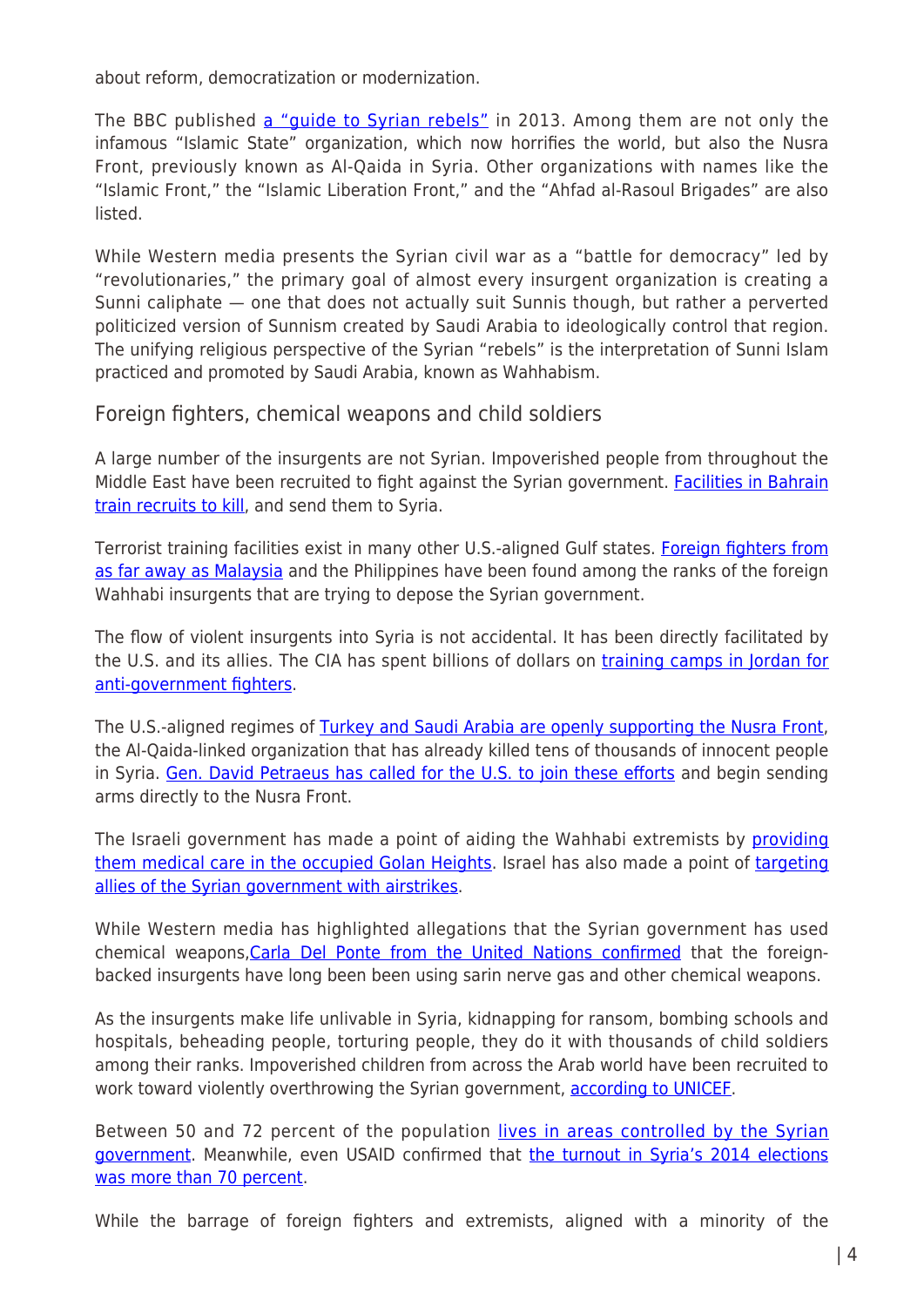population and armed by Western powers and their allies, is committed to bringing down the Syrian government, the Syrian people clearly disagree. The fact that the Syrian government remains strongly intact after a five-year onslaught shows that the country is dedicated to preserving its independence. [Time magazine](http://time.com/4039940/these-5-facts-explain-bashar-assads-hold-in-syria/) and other mainstream media outlets have even been forced to admit that President Assad is unlikely to be deposed.

#### How can the war end?

As foreign fighters have flowed into Syria, hundreds of thousands of people have died over the last five years, and Western media continues to blame the Syrian government for the conflict. However, the war would have been a very short one if not for the foreign support given to the extremists.

As an independent country with a centrally planned economy, Syria has serves as an example to the world. It has proven that without neoliberalism and Western economic domination, it is possible to improve living conditions and develop independently. The Syrian government has made huge sacrifices to aid the Palestinian people and their resistance against Israel, and this has been a contributing factor to **[Syria's inclusion on the State](http://www.cfr.org/syria/state-sponsor-syria/p9368)** [Department's State Sponsors of Terrorism list.](http://www.cfr.org/syria/state-sponsor-syria/p9368) Syria has close economic relations with Russia and the Islamic Republic of Iran.

The war in Syria is not a domestic conflict. This is a war imposed on Syria by Israel, the U.S., and other Western capitalist powers. The primary promoter of Wahhabi extremism around the world has been the Kingdom of Saudi Arabia, a U.S. client state. Turkey and Jordan, U.S. aligned countries bordering Syria, keep their borders open so that weapons, supplies and money can continue to flow into the hands of Daesh and other anti-government terrorists.

At least [470,000 people are dead](http://www.nytimes.com/2016/02/12/world/middleeast/death-toll-from-war-in-syria-now-470000-group-finds.html?_r=0), and millions of others have been forced to become refugees, but Western leaders and their allies do not end their campaign. The insane chorus of "Assad Must Go" has transformed a small, domestic episode of unrest into a full-scale humanitarian crisis. The war has nothing to do with the calls for democratic reform and the peaceful protests of 2011.

As Daesh now threatens the entire world, the consequences of the Wall Street regime change operation, promoted with "human rights" propaganda, are becoming far more extreme. The Syrian government rallies a coalition of Christians, Communists, Islamic Revolutionaries, and other forces who are fighting to maintain stability and defeat Takfiri terrorism. (The term "Takfiri" refers to groups of Sunni Muslims who refer to other Muslims as apostates and seek to establish a caliphate by means of violence.)

The only real peace plan for Syria is for the U.S., France, Britain, Saudi Arabia, Turkey, Jordan, and other powers to end their neoliberal crusade. The internationally recognized and recently re-elected Syrian government could easily defeat the insurgents if foreign meddling ceased.

As U.S. media bemoans the humanitarian crisis, somehow blaming on the Syrian government and its president, and the U.S. directly sends its military forces into the country, the people of the world should ask Western leaders and their allies: Why are you prolonging this war? Why can't you just leave Syria alone? Why do you continue funding and enabling the terrorists? Isn't five years of civil war enough? Is overthrowing the Syrian government really worth so much suffering and death?